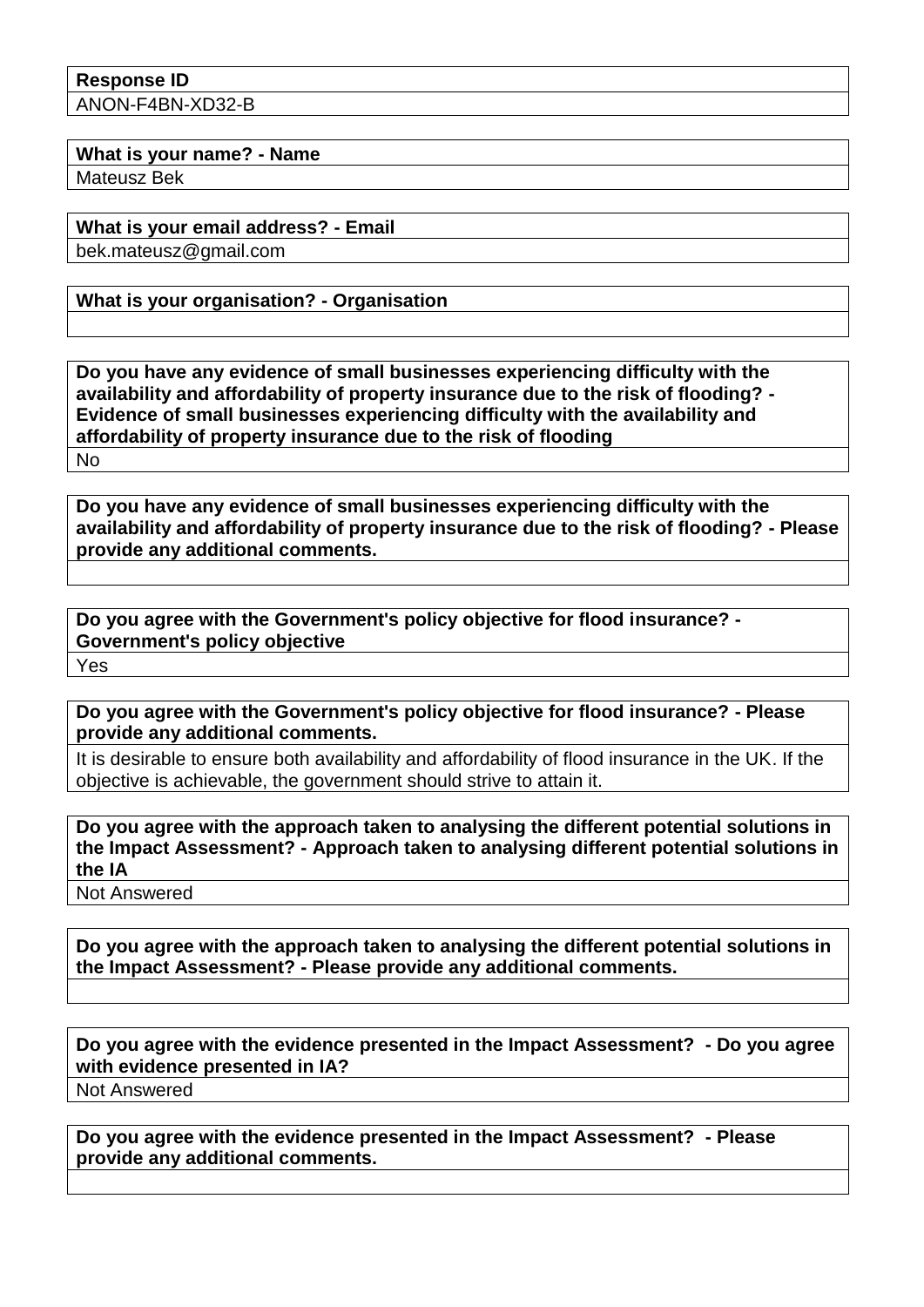No

## **Do you have any further evidence which has not been considered in the Impact Assessment? - Please provide any additional comments.**

## **Do you support the Government's proposed approach? - Support for Government approach**

Yes

## **Do you support the Government's proposed approach? - Please provide any additional comments.**

A scheme of (re)insurance against the risk of flood is the most sensible way forward. Ever since flood insurance became widely available in the England and Wales, crosssubsidisation was at the heart of the market practice. Therefore, introducing such a scheme, with its exclusions and limitations, amounts to no more than a formalisation of the existing market practice.

Transition to a purely private market approach should, however, be made conditional upon the market being actually able to offer affordable insurance to the properties concerned.

Two short comments on the proposed scheme:

a) the example of the New Zealand Earthquake Commission shows that it is not wise to freeze by statute or other legislation the rate of levy. Imagine a flood which caused a considerable damage being followed by another one of smaller, yet still substantial, impact. If the deductible under the reinsurance (retrocession) arrangement is high, then the pool might not be allowed to build up a sufficient fund for compensation. In such circumstances, the possibility of slightly raising the levy would allow the fund to build up quicker without burdening the insurance industry too much to support the scheme.

b) it is worth noting that so far no proposal was made as to what would happen to the funds accumulated by Flood Re upon the expiry of the scheme. It is a point worth investigating as it may have serious implications.

**If the remaining challenges associated with Flood Re prove too difficult to overcome, what factors do you think should be taken into account ahead of any decision on whether or not to introduce the Flood Insurance Obligation? - Please provide comments.**

Whereas introducing Flood Re would be nothing more than a formalisation of the existing industry practice in relation to the provision of flood insurance, imposing the Flood Insurance Obligation would constitute a substantial interference with the market. As such, it would contradict the approach taken by the British government ever since 1961 when the first Gentleman's Agreement was conceived.

**Do you agree that setting the eligibility thresholds according to council tax bands (or their equivalents in the Devolved Administrations) will help ensure Flood Re support is targeted towards those households who need it most, without requiring significant administration? - Eligibility thresholds**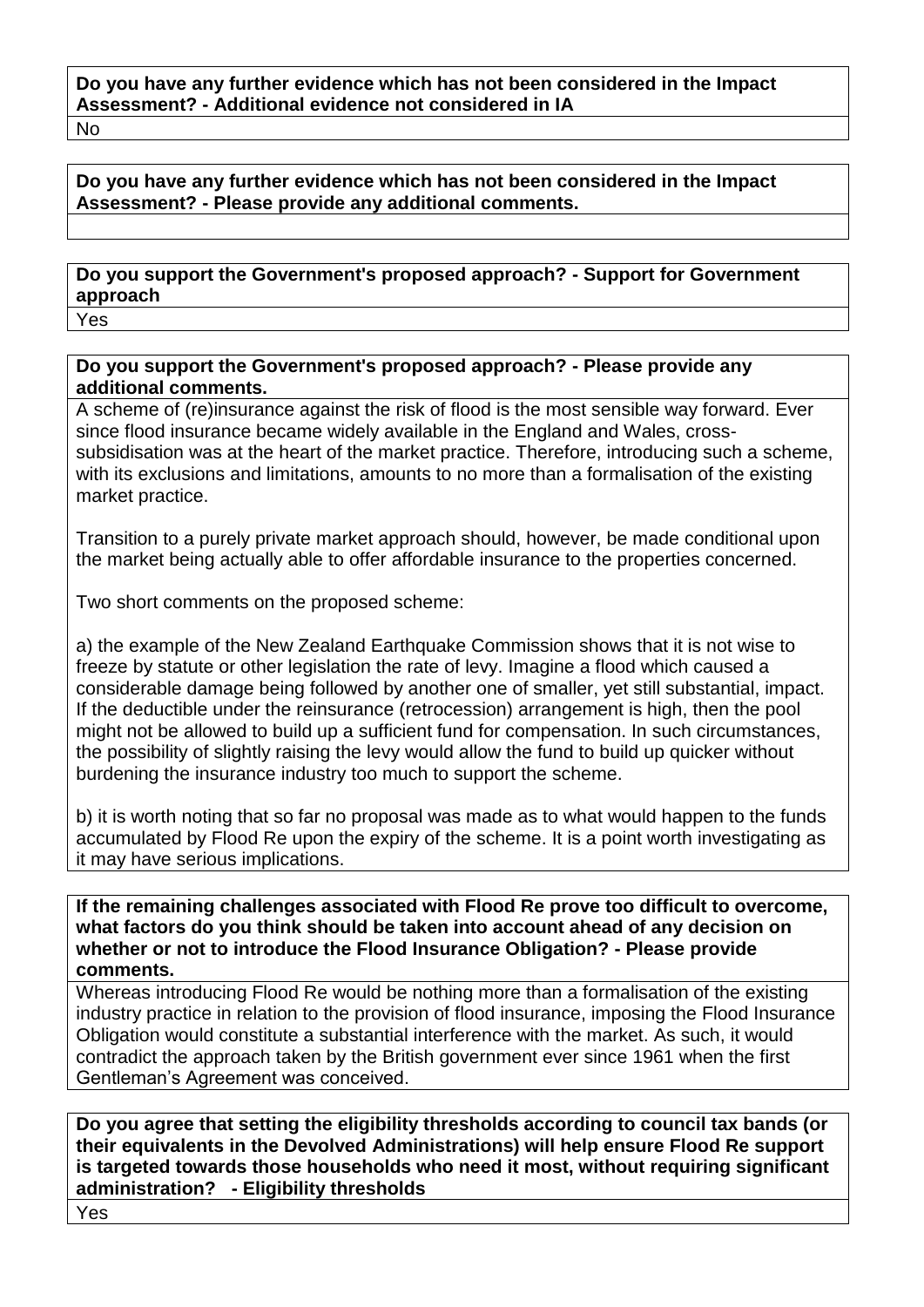**Do you agree that setting the eligibility thresholds according to council tax bands (or their equivalents in the Devolved Administrations) will help ensure Flood Re support is targeted towards those households who need it most, without requiring significant administration? - Is there a better method?**

In principle, this approach should yield a fair result. It must, however, be made sure that no property is disadvantaged by such an assessment.

**Do you have any views on the proposed initial "eligibility thresholds" within Flood Re (table 1 in the 'more information' box), which would effectively cap the technical flood risk premium paid by high risk households? - Please provide comments.**

**Do you agree that the following should be excluded from Flood Re? - a) Band H properties**

yes

**Do you agree that the following should be excluded from Flood Re? - b) New homes built after January 2009** no

**Do you agree that the following should be excluded from Flood Re? - c) Genuinely uninsurable properties?** no

**Do you agree that the following should be excluded from Flood Re? - If you answered yes to c) how would you define genuinely uninsurable properties in a consistent way that insurance companies can apply?**

**Do you agree that the following should be excluded from Flood Re? - Please provide any additional comments.**

In theory, every property at risk of flooding should be allowed to benefit from the scheme. While exclusion of Band H properties from Flood Re is a reasonable suggestion, it would, however, be necessary for the government to ensure that all properties within this council tax band are high-income households.

Exclusion of properties built after January 2009 is absurd. Planning policy should appropriately be reinforced by amendments to planning law. People who decided to settle in flood plain areas often did not know or understand the risks associated with such a decision. In addition, they were not informed of the fact that they will not be able to access, let alone afford, an insurance policy for their property. Also, it does not seem entirely fair for the scheme to cover properties built on flood plains before January 2009 and exclude those built on such land after that date.

The main problem with excluding 'genuinely uninsurable properties' lies in providing a definition of the term which would not prejudice any household deserving the benefit of Flood Re. A line would have to be drawn and it would not be easy to do so. In terms of insurance law, it would seem that a 'genuinely uninsurable property' would be one that would be certain to sustain flood damage within any given year (policy term). In the consultation paper, it is stated that 'genuinely uninsurable properties' are those "at extremely high risk of flooding (e.g. where flood damages are expected every year or two)". It is further stated that "their very high likelihood of flooding may mean flooding within a reasonably short period is almost inevitable rather than a distant risk". Again, as a matter of insurance law, unless damage is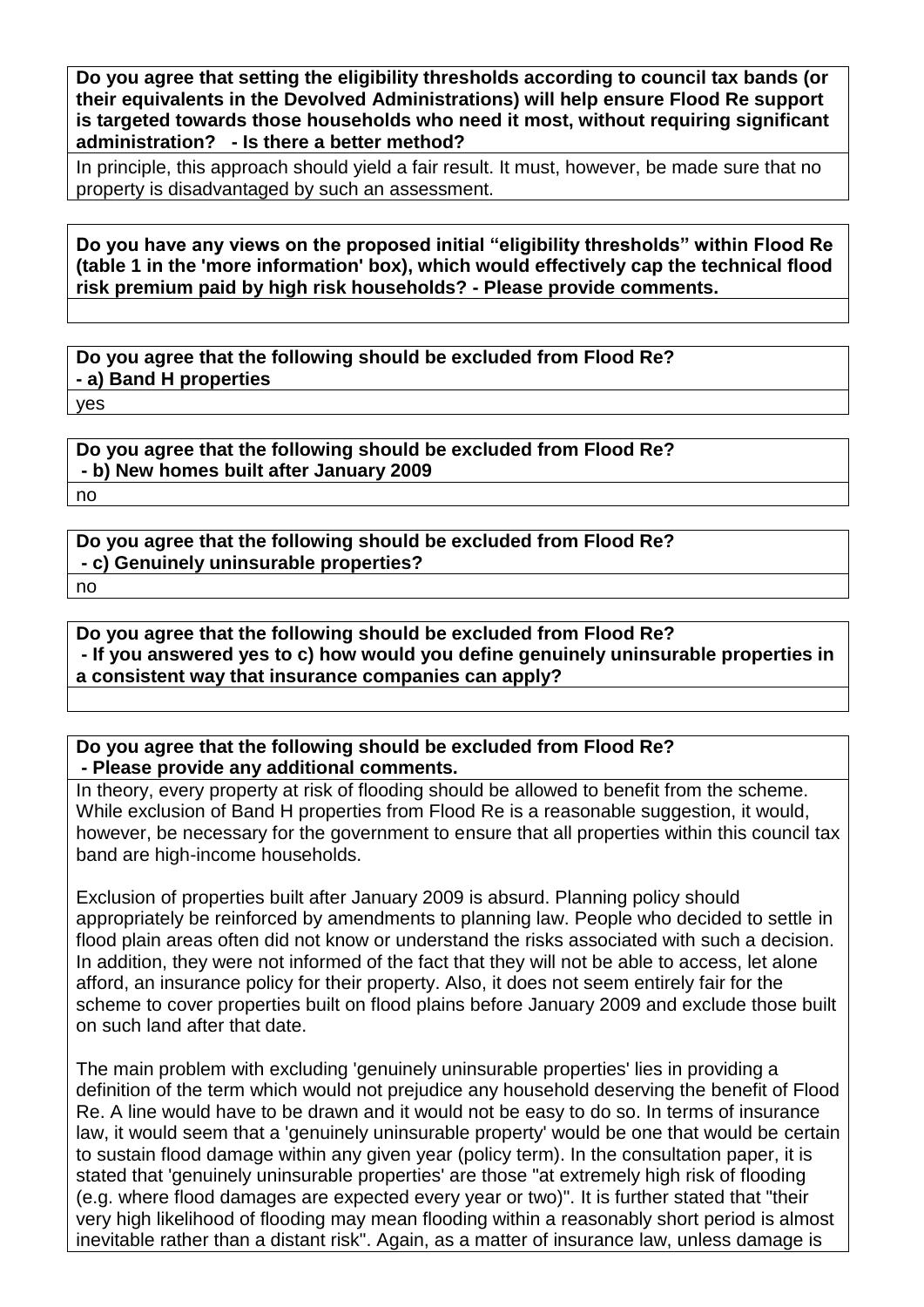inevitable, it is insurable. If damage is almost inevitable, it can be insured. The question would be one of availability and/or affordability of such insurance, not insurability. Are these not the very problems that the model of insurance agreed between the government and the industry was supposed to solve? Was it not supposed to provide insurance coverage at affordable level especially to those who at the greatest risk of flood?

## **Should other exemptions also apply? - Please provide comments.** No.

**Do you agree that Flood Re should apply to both buildings and contents insurance? - Flood Re - buildings and contents**

Yes

**Do you agree that Flood Re should apply to both buildings and contents insurance? - Please provide any additional comments.**

It is a sound idea.

**Do you have any comments on the proposed way of managing Flood Re's exposure to large losses? - Please provide comments.**

The example of the New Zealand Earthquake Commission (EQC) shows that it might be difficult, if not impossible, to secure a long-term reinsurance deal, especially after a catastrophic event. Although this was the usual practice of the EQC, after the Christchurch earthquakes of 2010 and 2011 the EQC found it impossible to obtain a reinsurance arrangement for longer than a year. Also, the cost of the reinsurance deal increased substantially following these disasters. These factors should be taken into account with respect to the Flood Re scheme.

It is not clear from the proposal put forward whether the reinsurance (retrocession) agreement will be included in the calculation of the aggregate annual liability cap.

It is also unclear what would actually happen should the cap be exceeded. It appears that the government of the day could decide that there are no resources available to compensate the claims exceeding the Flood Re's limit. Would it not be better to adopt a structured response to such a possibility? What is the point of introducing a scheme that would not be able to respond when needed the most - in the wake of the most disastrous event? There are three types of solutions that can be adopted to solve this issue:

a) an overdraft facility provided by the government in case of insufficiency of the fund in exchange for an annual fee paid by the pool – a Pool Re type solution (a solution that the UK is already familiar with);

b) an unlimited guarantee provided by the government should the fund be exhausted in exchange for an annual fee paid by the pool – a New Zealand EQC type solution

c) reducing proportionately the quantum of claims submitted under the insurance arrangement, so as to meet the amount accumulated in the fund – an Icelandic Catastrophe Insurance type solution

**Do you think a levy equating to around £10.50 per UK household, which the ABI estimate is equivalent to the current cross-subsidy, is acceptable to help address the problem of securing affordable flood insurance for high risk households? - level of levy required**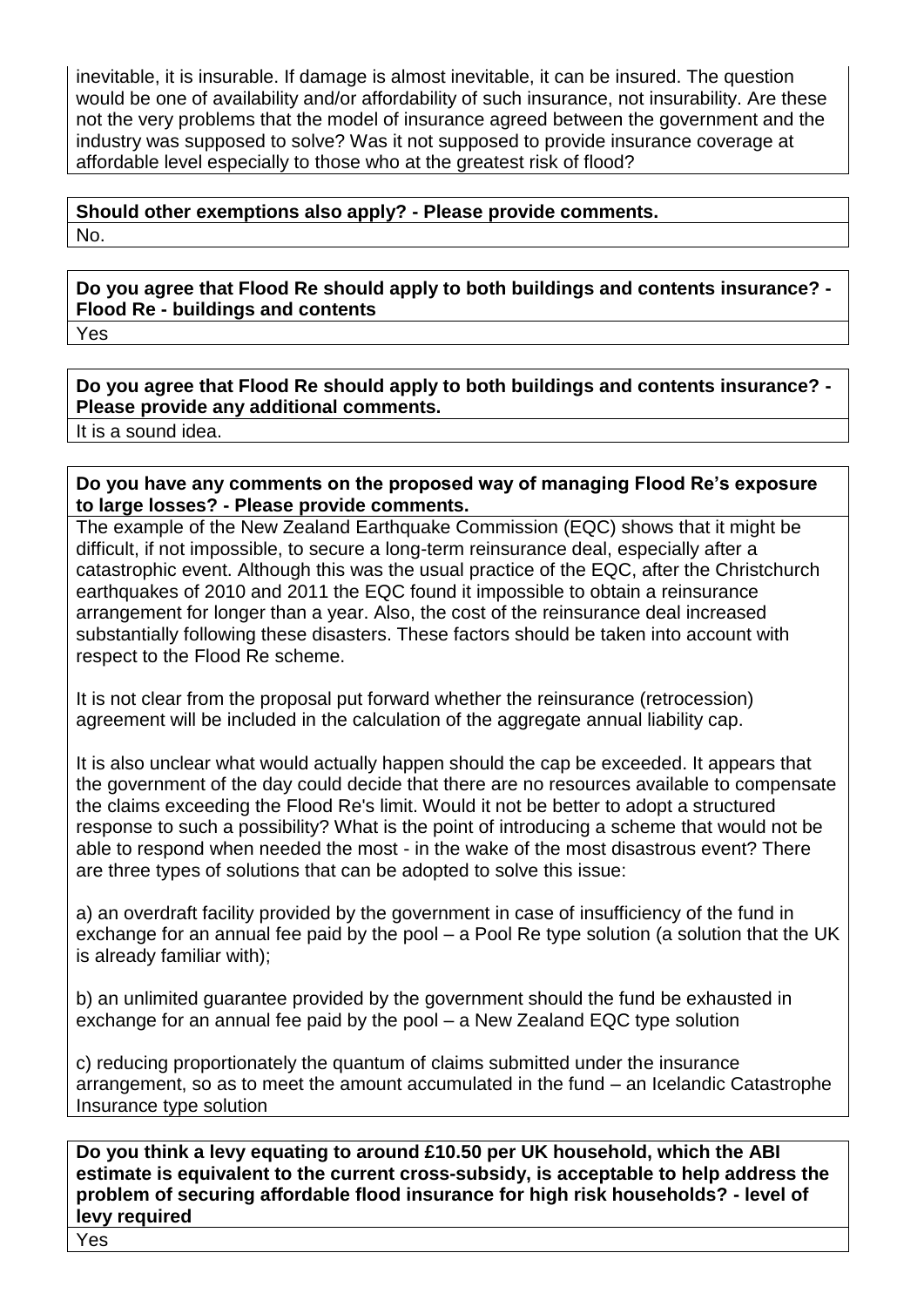**Do you think a levy equating to around £10.50 per UK household, which the ABI estimate is equivalent to the current cross-subsidy, is acceptable to help address the problem of securing affordable flood insurance for high risk households? - Please provide any additional comments.**

**Do you agree that Flood Re will secure the availability and affordability of household flood insurance in the UK? - Will flood Re secure available and affordable insurance?** No

**Do you agree that Flood Re will secure the availability and affordability of household flood insurance in the UK? - Please provide any additional comments.**

**Do you agree that the Flood Insurance Obligation has the potential to meet the policy objective? - Potential for Obligation to meet policy objective** Not Answered

**Do you agree that the Flood Insurance Obligation has the potential to meet the policy objective? - Please provide any additional comments.**

**Do you agree that the Secretary of State should have the power to exempt some firms operating in the UK domestic insurance market from the Obligation, e.g. those with market share below a de minimis? - Obligation - SoS exemptions** Not Answered

**Do you agree that the Secretary of State should have the power to exempt some firms operating in the UK domestic insurance market from the Obligation, e.g. those with market share below a de minimis? - Please provide any additional comments.**

**Do you agree that at this stage Ministers should have the option of applying the Obligation to both buildings and contents insurance? - Obligation - buildings and contents**

Not Answered

**Do you agree that at this stage Ministers should have the option of applying the Obligation to both buildings and contents insurance? - Please provide any additional comments.**

**Do you agree that the Environment Agency should be granted powers to act as a 'lead administrator', working with the devolved administrations to compile a UK-wide register that lists by address each domestic property at high risk of flooding? - EA 'lead administrator' for flood risk register**

Not Answered